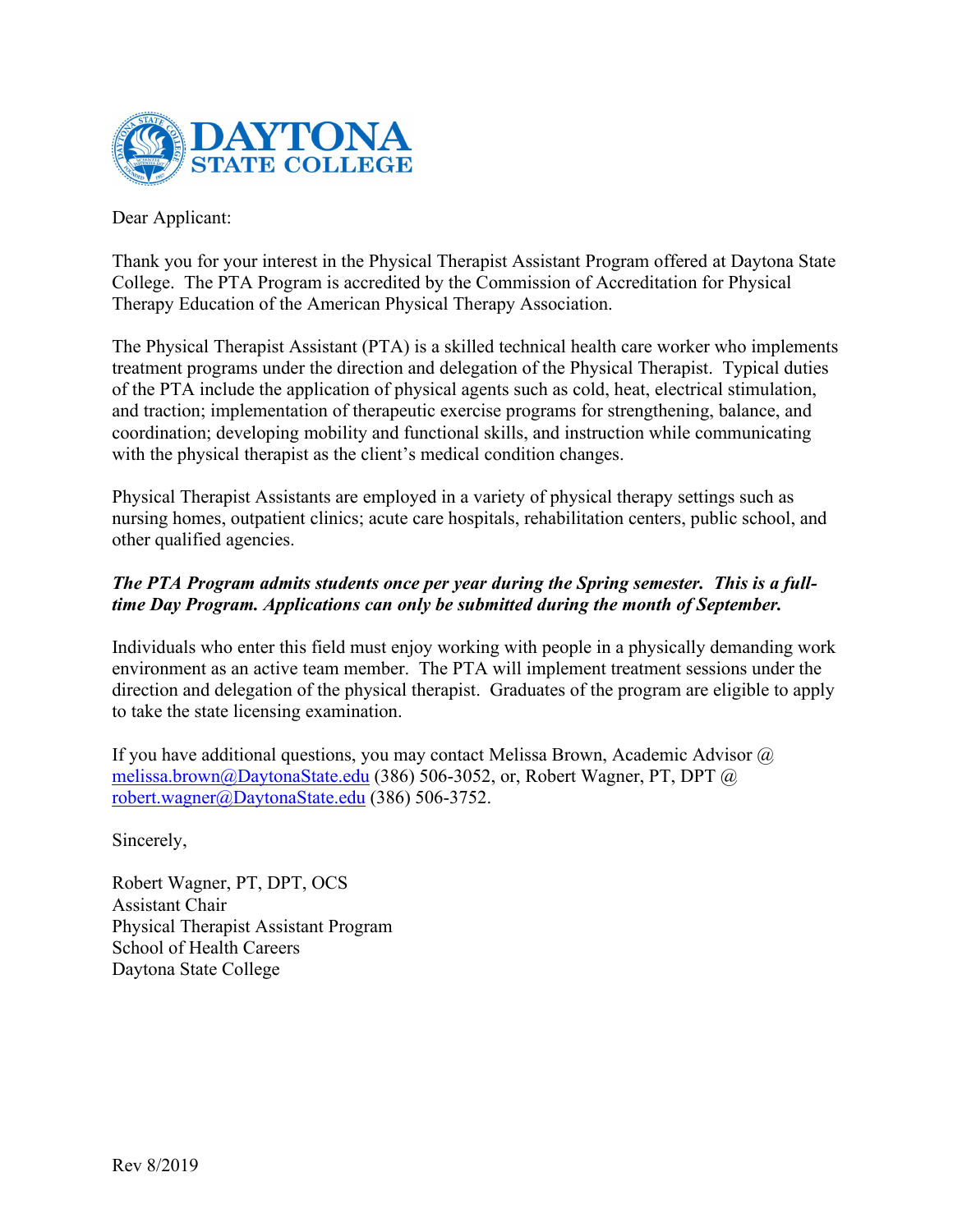#### **Application Process**

- 1. Complete the College admissions process and take the Post-Secondary Education Test (PERT) if needed.
- 2. Obtain the School of Health Careers Department application, which is available in Bldg. 320 rooms 549 or 552 or the Department will either mail/email you the information packet.
- 3. **Complete applications are accepted during the month of September only for the class that will begin in the Spring semester in January. Please be advised that submitting an application does not guarantee program acceptance.**
- 4. **Applicants must attend a mandatory program information session in the calendar year they are applying to the program. This includes individuals that have previously applied and were not accepted. The information session must be attended prior to the September admission window. Any applicant that has not attended a session based on the above mentioned criteria will not be given credit.**
- 5. Attach to the application an unofficial copy of your transcript and documentation of the completed 20 observation hours, submit these forms to Melissa Brown, Academic Advisor Building 320 room 549 on the Daytona campus. The completed application may also be mailed to Daytona State College, Attn: Melissa Brown, P. O. Box 2811, Daytona Beach, FL 32120, Health Sciences Hall, Building 320 Room 549.
- 6. **Selection is made once per year; application submission does not guarantee program acceptance. Applicants will be notified by mail as to their acceptance or denial by early December. Applicants that are selected must return the written response by the indicated deadline or will forfeit their seat**.

#### **PTA Selection Criteria**

The PTA program is a selective admissions program. Students will be selected according to the following criteria:

#### **Completed School of Health Careers packet to include:**

- a. Cumulative Grade Point Average (GPA) of 2.5 or higher needed to apply to the program.
- b. School of Health Careers Department application (accepted during the month of September only) Applicants must have attended a PTA Program information session in the calendar year they are applying to the program. This includes previous applicants that applied in the past and were not accepted. All applicants must attend an information session during the calendar year they are applying and prior to the September admission window.
- c. Documentation of a minimum twenty (20) hours of physical therapy volunteer observation or clinical health care work experience. The twenty hours need to be distributed as evenly as possible among at least two different types of health care facilities; hospital, nursing home, or out-patient. **If the applicant is re-applying a minimum of 5 hours need to be current (within 6 to 9 months) of applying to the program**. \*Some facilities may require a background check.
- d. Completion of pre-requisite and co-requisite courses with a grade of "C" or better. Unofficial transcripts can be submitted to the School of Health Careers Department, however, if courses are being transferred from another school, official transcripts must also have been received and evaluated by the College's Records Department, by September 30 of the year the application is being submitted.
- e. Applicants being considered for the program will be contacted for an onsite interview with the program selection committee. **Please be advised that not all applicants will be contacted for an interview.**

#### **\*\*\*Applicants that are not accepted to the PTA Program will be required to submit a new application and all documentation for future program consideration.**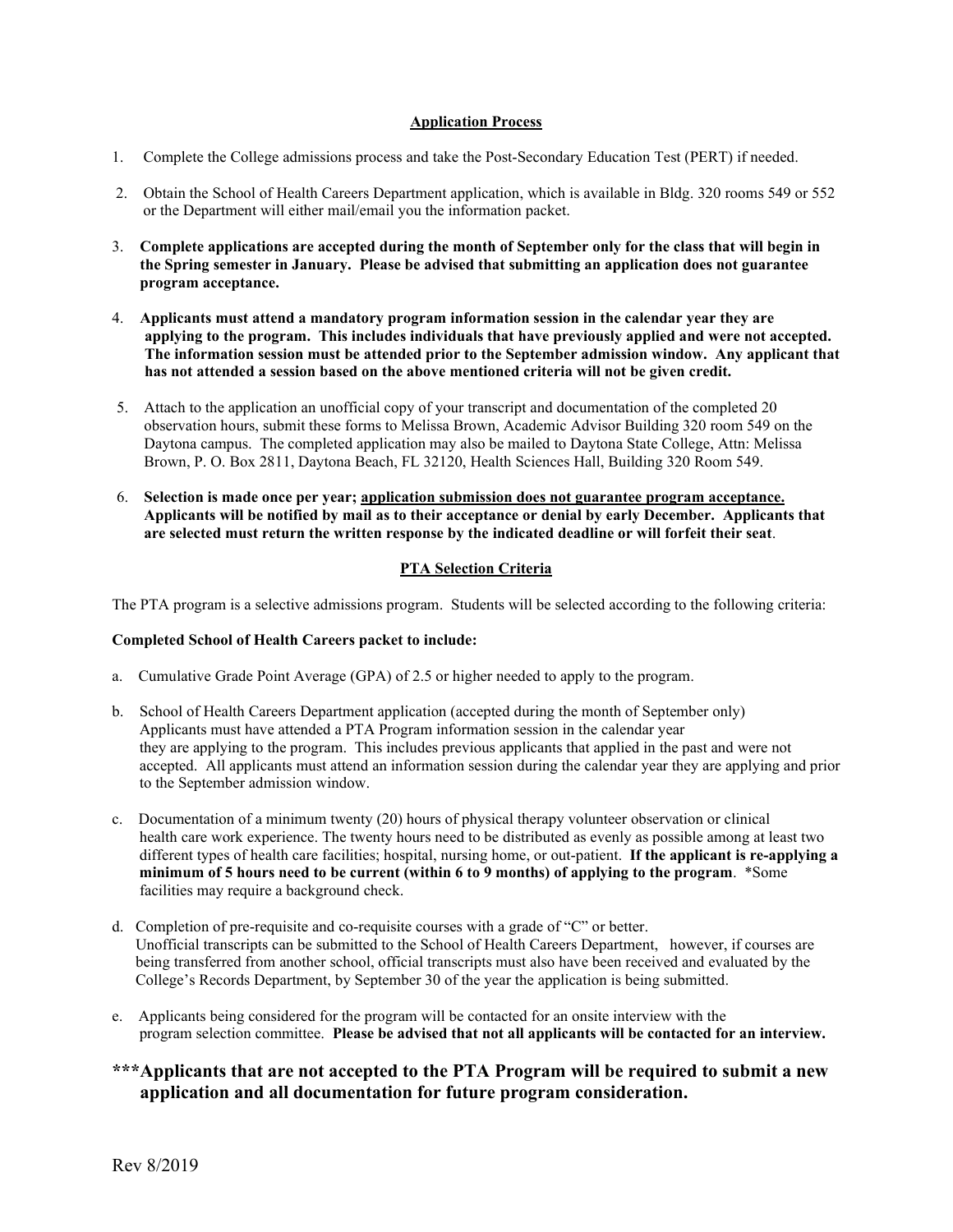## **PTA Selection Criteria cont.**

## **\*Category 1**

 Successful completion of ALL the required PTA Program pre and co-requisite courses with a Cumulative GPA of 3.00 or higher; 20 observation hours in at least two different areas; hospital, nursing home, or out-patient; attended a mandatory program information session in the calendar year the application is submitted  $\&$  prior to the September admission window. An interview with program selection committee, which will be rated.

## **\*Category 2**

 Successful completion of ALL the required PTA Program pre and co-requisite courses with a Cumulative GPA of 2.99 - 2.50 and 20 observation hours in at least two different areas; hospital, nursing home, or out-patient; attended a mandatory program information session in the calendar year the application is submitted  $\&$  prior to the September admission window. This group of applicants **may or may not** be offered an interview with program selection committee.

## **\*Category 3**

 Students with a cumulative GPA of 2.5 and have not successfully completed all pre and/or co requisite courses and completion of the 20 observation hours, and/or have not attended the mandatory program information session in the calendar year they are applying

- **\*\*Applicants do not receive credit for courses "In Process" at the time of application submission**
- **\*\* Not all applicants will be granted an interview.**

**\*\*Application submission does not guarantee program acceptance**

**\*\*Attendance at a Program Information Session is mandatory for all applicants in the calendar year the application is submitted & prior to the September admission window**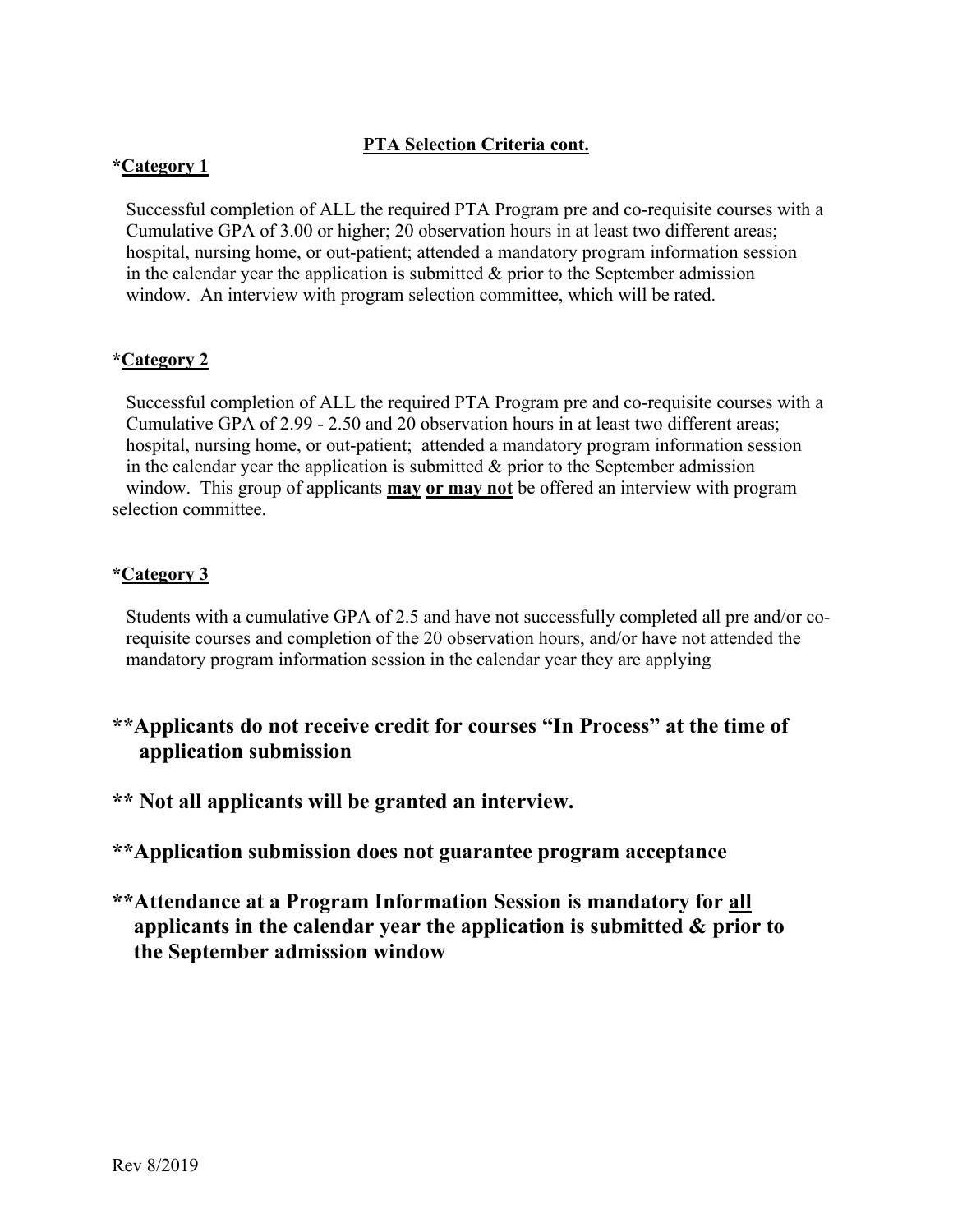## **Most Frequently Asked questions regarding The PTA Program**

#### **1. What pre-requisites are required to be considered for the program?**

 The following courses must be completed with a grade of "C" or better to be considered for entry into the PTA program:

| <b>BSC 1085</b> | Human Anatomy & Physiology I & Lab               |
|-----------------|--------------------------------------------------|
| <b>ENC</b> 1101 | College Composition I                            |
| PHT 1006        | Introduction to Physical Therapist Assistant     |
|                 | MAC 1105 College Algebra or MGF2106 College Math |

#### **Program co-requisites are:**

BSC1086 Human Anatomy & Physiology II & Lab PSY1012 General Psychology Humanities Elective

 In addition, students are required to have a cumulative GPA of 2.5 or greater, complete a minimum of 20 hours (documented) of volunteer service under the supervision of a PT or PTA. Volunteer hours must be a minimum of five (5) hours in at least two (2) different types of healthcare settings. Attend a mandatory program information session.

## **2. How much will the PTA Program cost?**

Tuition for this 74 credit hour program will be approximately \$7,576.00 (\$102.38 per credit hour) for Florida residents and \$29,500.00 (\$398.65 per credit hour) for non-residents. Approximately \$700 - \$800 will be needed for textbooks, lab fees, uniforms, etc. A satisfactory Florida Department of Law Enforcement (FDLE- \$90) Level II Background Screening to include Fingerprinting and Drug Testing. This must be completed and received prior to the first day of classes for applicants who have been accepted. Additional funds will be needed for clinical internships for transportation, meals, and possible housing.

#### **3. Will my previous college coursework count toward this program?**

 All official transcripts must be submitted to the DSC Admission's Department. The **Record's Department** will then determine which credits are transferable/equivalent to the A.S. Degree Program.

#### **4. Will I be required to obtain a license to practice as a PTA?**

 Yes. You must pass the state licensure examination to obtain a license, which enables you to practice in the state of Florida. This examination process will cost about \$850.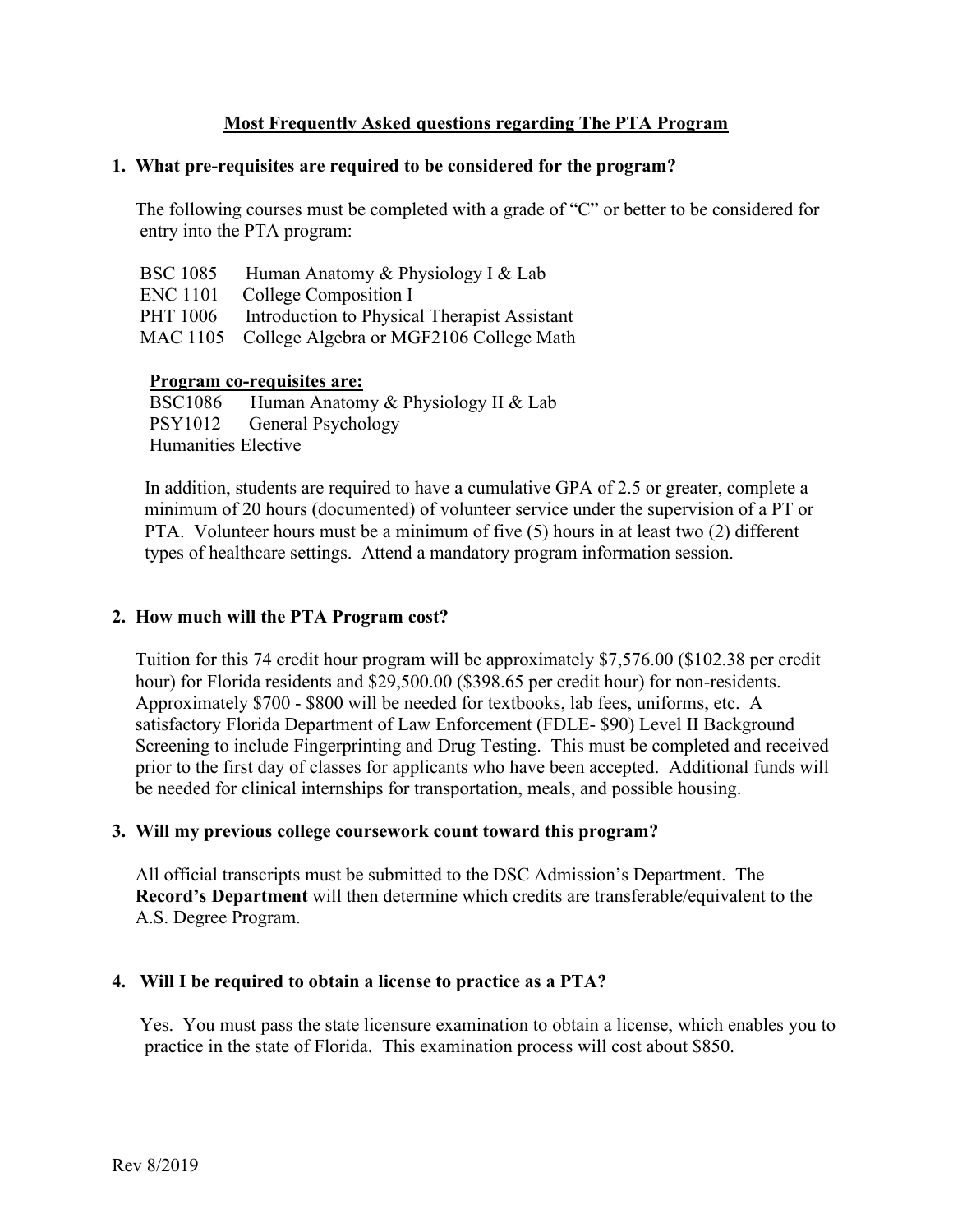## **5. What is the job market for PTA's?**

Employment opportunities for PTA's in the area appear to be excellent.

## **6. What salary can I expect to earn?**

 Salaries may vary with each agency, however, a salary of approximately \$38, 000 per year can be expected.

## **7. When does the program start and how may I get an application?**

 The program starts every Spring semester (January), and applications may be obtained by contacting Melissa Brown, Academic Advisor @ (386) 506-3052, [melissa.brown@daytonastate.edu](mailto:melissa.brown@daytonastate.edu)

## **8. Will PTA coursework transfer to senior colleges or secure a seat in a PT Program?**

 PTA courses usually do not transfer throughout the United States. PT Programs are highly competitive in their admissions process for Doctoral degree's. These programs usually do not give "preference" to PTA's.

# **9. How can one obtain more information on PTA programs?**

Contact American Physical Therapy Association at [www.apta.org](http://www.apta.org/)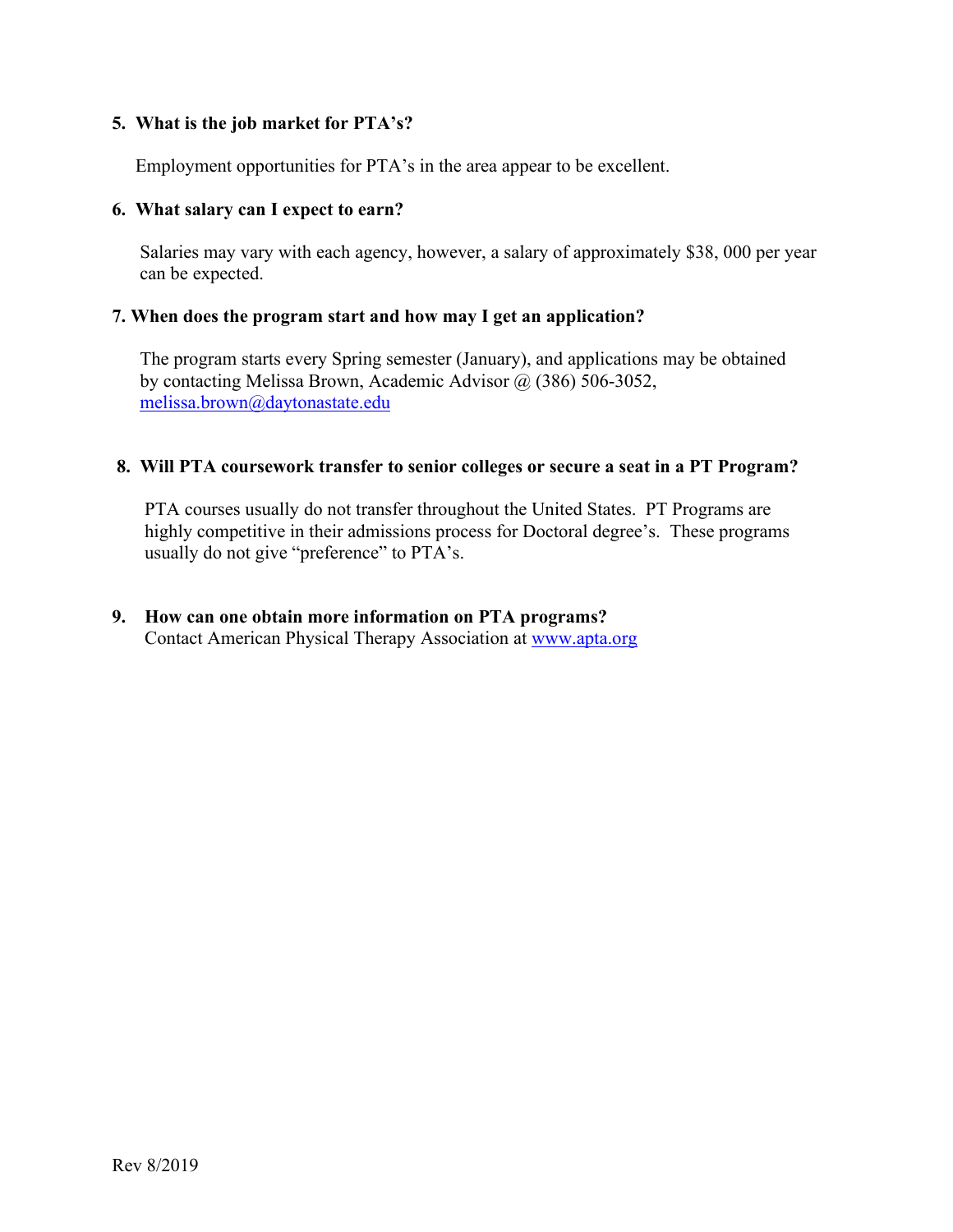

## *SCHOOL OF HEALTH CAREERS PHYSICAL THERAPIST ASSISTANT PROGRAM MANDATORY INFORMATION SESSIONS*

## ALL SESSIONS WILL BE HELD IN BUILDING 320, Room 513 THURSDAY'S FROM 6:00 P.M. – 7:00 P.M.

## THE DATES ARE AS FOLLOWS (No reservation required):

October 17, 2019 November 21, 2019

No session in December, January, or February

March 19, 2020 April 23, 2020 June 18, 2020 July 23, 2020

**All applicants must attend a program information session in the calendar year they are submitting an application & prior to the September admission window**

For more information or to request an application packet, you may contact: Dr. Robert Wagner, Assistant Chair, PTA Program @ [robert.wagner@DaytonaState.edu](mailto:robert.wagner@DaytonaState.edu) or (386) 5063752 Ms. Melissa Brown, Academic Advisor @ [melissa.brown@DaytonaState.edu](mailto:melissa.brown@DaytonaState.edu) or (386) 506-3052